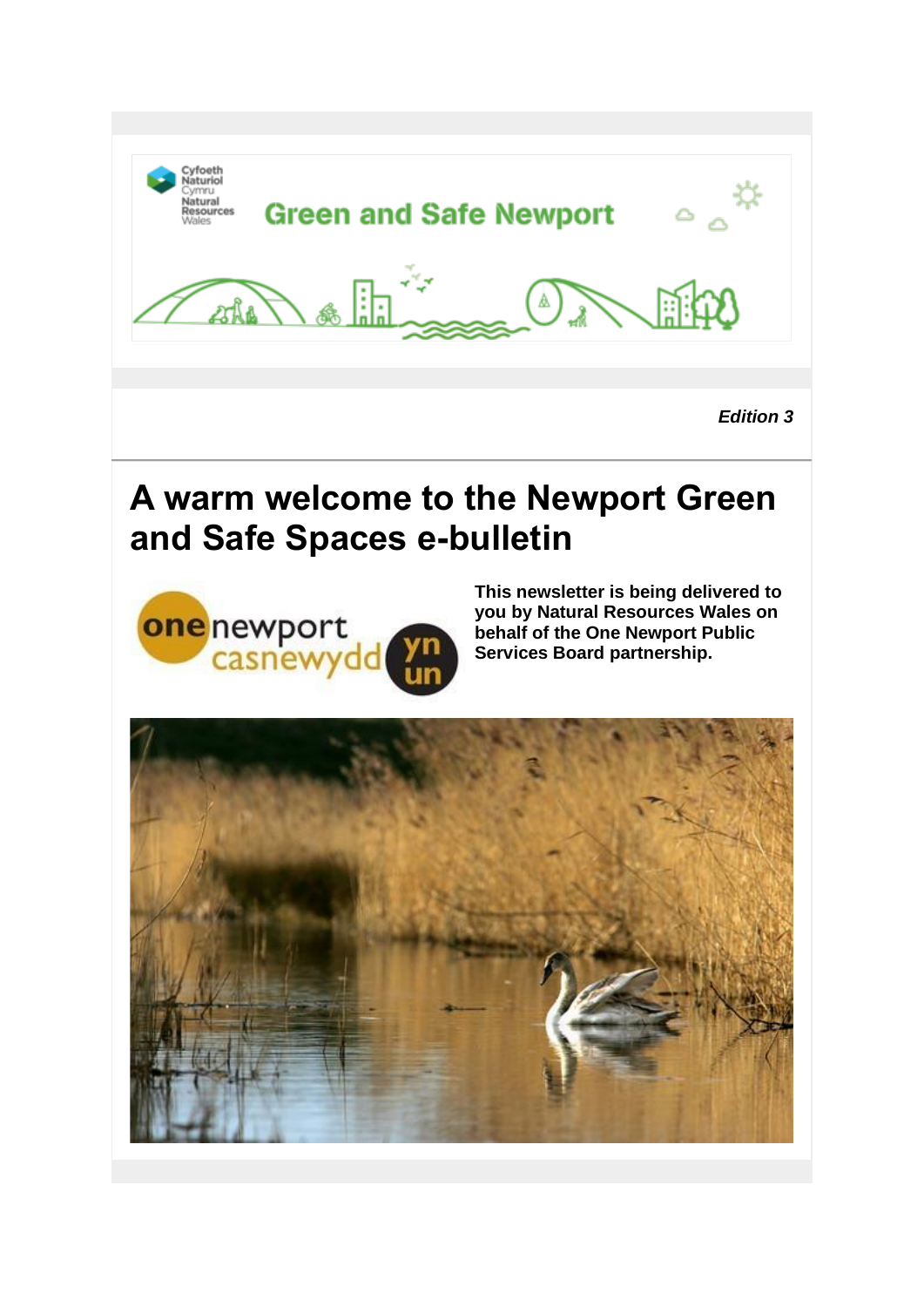Thank you to those that attended the Green and Safe Network workshop in April 2021; I hope you found it interesting and energising to see so much going on in Newport! We also have plenty of ideas for the next workshop in the Summer.

Please do not hesitate to get in touch and let me know if you have anything you would like to include in upcoming e-bulletins. I'm here to help promote your projects any time, so please do send them my way.

**Harriet Bleach, Green and Safe Engagement Officer**  [harriet.bleach@cyfoethnaturiolcymru.gov.uk](mailto:harriet.bleach@cyfoethnaturiolcymru.gov.uk)

Twitter [@harriet\\_bleach](https://lnks.gd/l/eyJhbGciOiJIUzI1NiJ9.eyJidWxsZXRpbl9saW5rX2lkIjoxMDAsInVyaSI6ImJwMjpjbGljayIsImJ1bGxldGluX2lkIjoiMjAyMTA1MTguNDA2MzA0MDEiLCJ1cmwiOiJodHRwczovL3R3aXR0ZXIuY29tL2hhcnJpZXRfYmxlYWNoP3V0bV9tZWRpdW09ZW1haWwmdXRtX3NvdXJjZT1nb3ZkZWxpdmVyeSJ9.pABHl23VQcm5ZL5xDsA2lwKevZzB0wj1h_3Jj0fIWmI/s/1296261428/br/106512169032-l)

# **New Green and Safe spaces Vision and Steps**

**Newport has healthy thriving ecosystems** where all communities feel connected to nature and have easy access to safe, quality green and blue space for health, wellbeing, play and recreation.

I'm excited to share and launch the new [Green and safe spaces](https://lnks.gd/l/eyJhbGciOiJIUzI1NiJ9.eyJidWxsZXRpbl9saW5rX2lkIjoxMDEsInVyaSI6ImJwMjpjbGljayIsImJ1bGxldGluX2lkIjoiMjAyMTA1MTguNDA2MzA0MDEiLCJ1cmwiOiJodHRwczovL3d3dy5uZXdwb3J0Lmdvdi51ay9vbmVOZXdwb3J0L1dlbGwtYmVpbmctUGxhbi9HcmVlbi1hbmQtc2FmZS1zcGFjZXMuYXNweD91dG1fbWVkaXVtPWVtYWlsJnV0bV9zb3VyY2U9Z292ZGVsaXZlcnkifQ.S1PokFetlHN_Qzj2bfxNFwJKlxPl6t3W18Z-QnIVRYM/s/1296261428/br/106512169032-l) Vision and Steps! Following a workshop in January of a steering group representing a variety of interests from across the Network, these new steps were approved by the Public Services Board (PSB) in March 2021

The new Vision and Steps builds on and refreshes the previous versions and represent our shared goals for [Green and safe spaces](https://lnks.gd/l/eyJhbGciOiJIUzI1NiJ9.eyJidWxsZXRpbl9saW5rX2lkIjoxMDIsInVyaSI6ImJwMjpjbGljayIsImJ1bGxldGluX2lkIjoiMjAyMTA1MTguNDA2MzA0MDEiLCJ1cmwiOiJodHRwczovL3d3dy5uZXdwb3J0Lmdvdi51ay9vbmVOZXdwb3J0L1dlbGwtYmVpbmctUGxhbi9HcmVlbi1hbmQtc2FmZS1zcGFjZXMuYXNweD91dG1fbWVkaXVtPWVtYWlsJnV0bV9zb3VyY2U9Z292ZGVsaXZlcnkifQ.9iCqKkl59H2rwnxFCMwfXccPvHaH51CdPdMcjvpwGHo/s/1296261428/br/106512169032-l) across Newport, acting as a helpful guide to drive forward, support and deliver the work of the Network.

**Step 1: Maintain, protect, enhance and increase nature, green and blue infrastructure, health and resilience of ecosystems, connected greenspace & biodiversity across Newport.**

**Step 2: Understand safety issues and take action to reduce barriers that affect individual and community use of green spaces, and enable easy access for all communities.**

**Step 3: Empower all communities to take an active role in making decisions and managing local green spaces long term, connecting people with nature to realise the multiple health and wellbeing benefits.**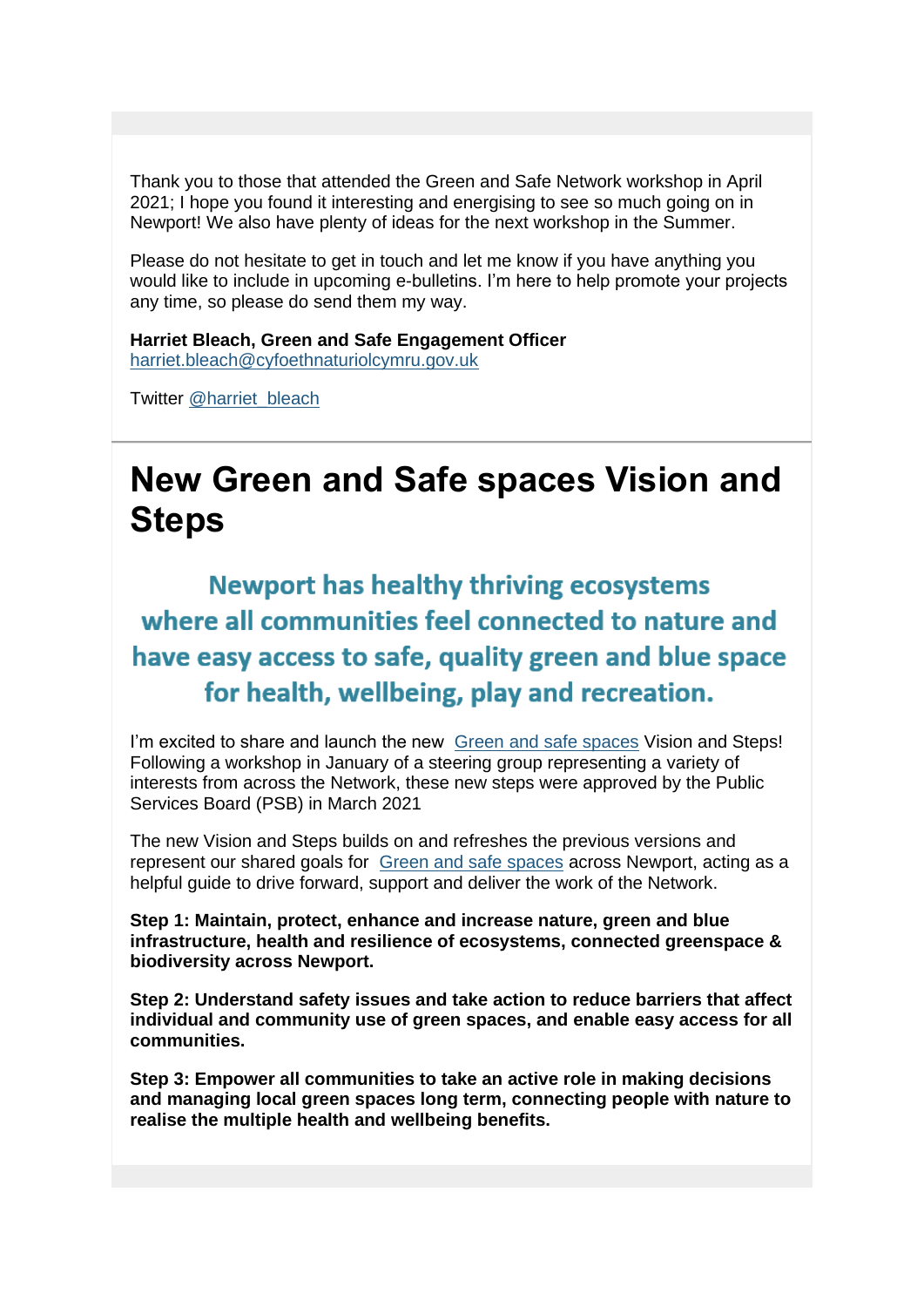# **Projects across Newport**

There are many projects happening around Newport, and I would love to hear from you to include them in the upcoming e-bulletins. Here are updates from just a few.



#### **Branch Out**

Branch Out is a project for young people aged 15 - 25 to encourage them to Get Out, Get Active and Get Connected! The outdoor activities and sessions help improve health and wellbeing, and range from gardening to taking a walk around Tredegar House and its surroundings.

See the poster for more info **Branch Out - [Promotional Poster.pdf](https://lnks.gd/l/eyJhbGciOiJIUzI1NiJ9.eyJidWxsZXRpbl9saW5rX2lkIjoxMDQsInVyaSI6ImJwMjpjbGljayIsImJ1bGxldGluX2lkIjoiMjAyMTA1MTguNDA2MzA0MDEiLCJ1cmwiOiJodHRwczovL2NvbnRlbnQuZ292ZGVsaXZlcnkuY29tL2F0dGFjaG1lbnRzL1VLTlJXLzIwMjEvMDUvMTAvZmlsZV9hdHRhY2htZW50cy8xODAzMDYyL0JyYW5jaCUyME91dCUyMC0lMjBQcm9tb3Rpb25hbCUyMFBvc3Rlci5wZGYifQ.YDTaPg8pkYzuH9H4XeXVorCPXSEaPloL5ZhgUwnFT5g/s/1296261428/br/106512169032-l)**, or get in touch with the team via email to find out more: changing minds@newportmind.org

#### **Newport Litter Strategy**

This edition, we hear from Steve Preddy, Newport Litter Strategy Co-ordinator.

''Three years ago, an initiative was started, aiming to address the problem of litter and fly-tipping in Newport. Public sector bodies, voluntary groups and individuals already do a



huge amount of work getting rid of waste from our city, but there are some areas where the problems are stubbornly difficult to solve. The first task was to understand where these were, so a one-year survey was carried out, covering the whole of the core urban area of Newport: residential areas, commercial land and green spaces. The results of that survey can be viewed on the [Newport Litter](https://lnks.gd/l/eyJhbGciOiJIUzI1NiJ9.eyJidWxsZXRpbl9saW5rX2lkIjoxMDUsInVyaSI6ImJwMjpjbGljayIsImJ1bGxldGluX2lkIjoiMjAyMTA1MTguNDA2MzA0MDEiLCJ1cmwiOiJodHRwczovL25ld3BvcnRsaXR0ZXIud29yZHByZXNzLmNvbS8_dXRtX21lZGl1bT1lbWFpbCZ1dG1fc291cmNlPWdvdmRlbGl2ZXJ5In0.Zx--ndICZPxi9Ox_q1ny6ZUum85tWGdok65_6dgrt3s/s/1296261428/br/106512169032-l)  [Strategy website.](https://lnks.gd/l/eyJhbGciOiJIUzI1NiJ9.eyJidWxsZXRpbl9saW5rX2lkIjoxMDUsInVyaSI6ImJwMjpjbGljayIsImJ1bGxldGluX2lkIjoiMjAyMTA1MTguNDA2MzA0MDEiLCJ1cmwiOiJodHRwczovL25ld3BvcnRsaXR0ZXIud29yZHByZXNzLmNvbS8_dXRtX21lZGl1bT1lbWFpbCZ1dG1fc291cmNlPWdvdmRlbGl2ZXJ5In0.Zx--ndICZPxi9Ox_q1ny6ZUum85tWGdok65_6dgrt3s/s/1296261428/br/106512169032-l)

Using all this information, 52 Priority Action Zones were identified, where litter or flytipping volumes were particularly bad or where they had a high environmental or visual impact. In some cases, there was already work going on e.g. at Barrack Hill green space where Newport City Council is taking the lead, and in Pill, where the community group Pride in Pill does excellent work. For other areas, the process of developing action plans was started, great work was done through 2019 and early 2020 ... and then the COVID restrictions hit. Understandably, Newport City Council had to scale back its work supporting community litter groups; community litter groups were unable to hold large group events, and so on.

However, with some creative re-planning, we were able to start implementing plans on several sites: particularly around the River Usk through the centre of Newport, where hundreds of bags of litter were collected by Pride in Pill and Keep Wales Tidy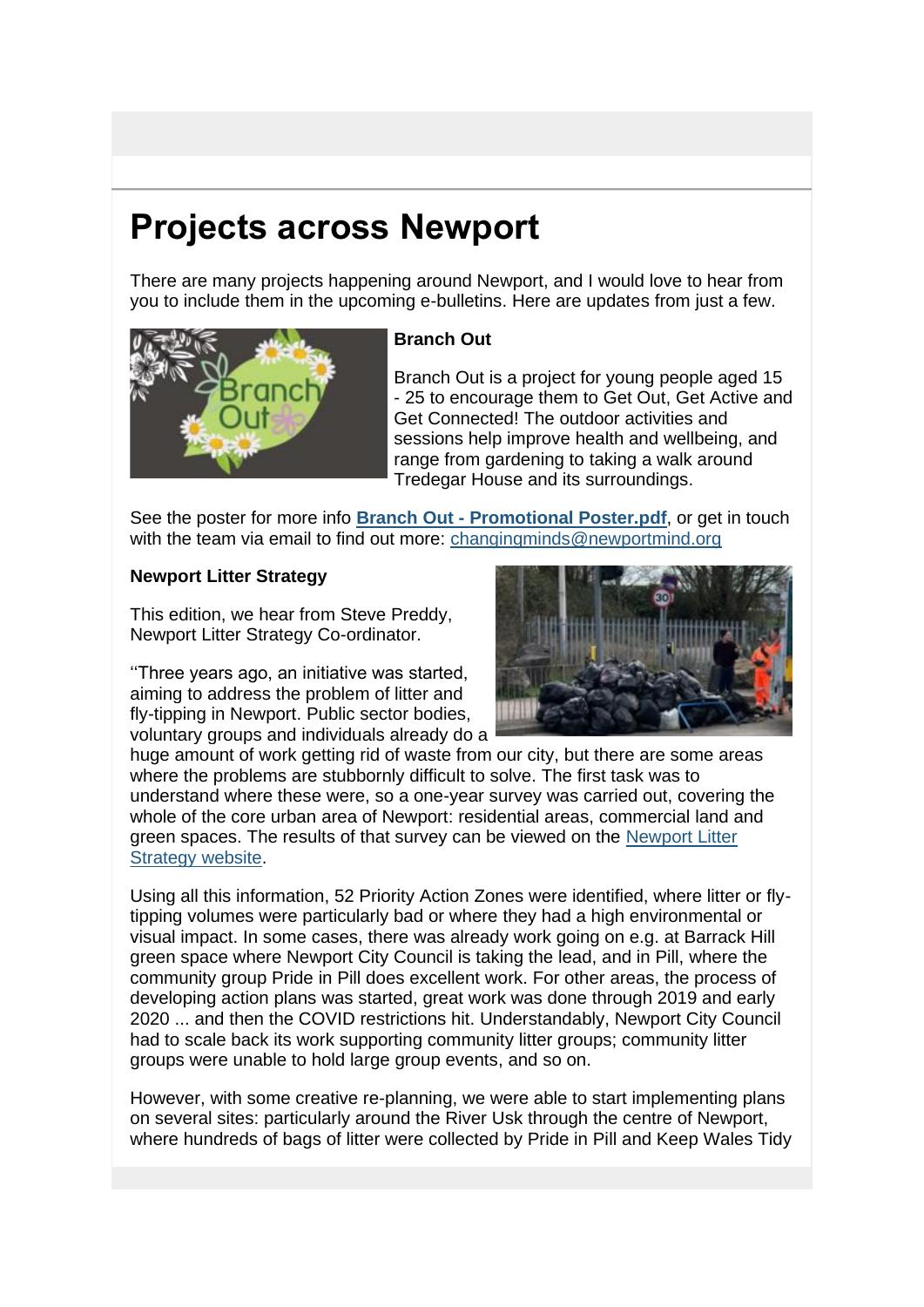volunteers and removed by Newport City Council. Other volunteer groups such as Newport East Litter Pickers are planning to resume work soon and will be tackling some of the other zones. Over time we hope to have plans for dealing with the historic problems in all 52 zones.'' This is just one element of the work involved in the strategy; to find out more, please contact Steve Preddy, Newport Litter Strategy Co-ordinator [steve.preddy@me.com](mailto:steve.preddy@me.com)

To join a litter pick group near you [click here,](https://lnks.gd/l/eyJhbGciOiJIUzI1NiJ9.eyJidWxsZXRpbl9saW5rX2lkIjoxMDYsInVyaSI6ImJwMjpjbGljayIsImJ1bGxldGluX2lkIjoiMjAyMTA1MTguNDA2MzA0MDEiLCJ1cmwiOiJodHRwczovL3d3dy5uZXdwb3J0Lmdvdi51ay9lbi9XYXN0ZS1SZWN5Y2xpbmcvTGl0dGVyLXBpY2tpbmcvTGl0dGVyLVBpY2tpbmctSHVicy5hc3B4P3V0bV9tZWRpdW09ZW1haWwmdXRtX3NvdXJjZT1nb3ZkZWxpdmVyeSJ9.ZNR1m5bUXL_YGd05JEymjWCH3BHDPDUlm_3H8Ty43pE/s/1296261428/br/106512169032-l) or click the links below:

Groups in Newport

- **[Celtic Horizons Litter Pickers](https://lnks.gd/l/eyJhbGciOiJIUzI1NiJ9.eyJidWxsZXRpbl9saW5rX2lkIjoxMDcsInVyaSI6ImJwMjpjbGljayIsImJ1bGxldGluX2lkIjoiMjAyMTA1MTguNDA2MzA0MDEiLCJ1cmwiOiJodHRwczovL3R3aXR0ZXIuY29tL0NlbHRpY0xpdHRlcj91dG1fbWVkaXVtPWVtYWlsJnV0bV9zb3VyY2U9Z292ZGVsaXZlcnkifQ.GYJwepmF3Dc3JUPFRFjKFQbGnhSzSfr1Pcgt877fn3c/s/1296261428/br/106512169032-l)**
- **[Duffryn Dusters](https://lnks.gd/l/eyJhbGciOiJIUzI1NiJ9.eyJidWxsZXRpbl9saW5rX2lkIjoxMDgsInVyaSI6ImJwMjpjbGljayIsImJ1bGxldGluX2lkIjoiMjAyMTA1MTguNDA2MzA0MDEiLCJ1cmwiOiJodHRwczovL3R3aXR0ZXIuY29tL0R1ZmZyeW5EdXN0ZXJzP3V0bV9tZWRpdW09ZW1haWwmdXRtX3NvdXJjZT1nb3ZkZWxpdmVyeSJ9.g2f71vs03LguOYqI8uUQrCbwa-8WJVS3XrGkMYDdH4U/s/1296261428/br/106512169032-l)**
- [Graig Best Kept Villages](https://lnks.gd/l/eyJhbGciOiJIUzI1NiJ9.eyJidWxsZXRpbl9saW5rX2lkIjoxMDksInVyaSI6ImJwMjpjbGljayIsImJ1bGxldGluX2lkIjoiMjAyMTA1MTguNDA2MzA0MDEiLCJ1cmwiOiJodHRwOi8vd3d3LmdyYWlnY2MuY28udWsvaW5kZXguYXNwP3BhZ2VpZD0yOTMwMzcmdXRtX21lZGl1bT1lbWFpbCZ1dG1fc291cmNlPWdvdmRlbGl2ZXJ5In0.gANA-7irqXlb9h0jS-_pggInRR4lXr34azbI8tt0DL4/s/1296261428/br/106512169032-l)
- [Lliswerry Ward community litter pick](https://lnks.gd/l/eyJhbGciOiJIUzI1NiJ9.eyJidWxsZXRpbl9saW5rX2lkIjoxMTAsInVyaSI6ImJwMjpjbGljayIsImJ1bGxldGluX2lkIjoiMjAyMTA1MTguNDA2MzA0MDEiLCJ1cmwiOiJodHRwczovL3R3aXR0ZXIuY29tL2xsaXN3ZXJyeXdhcmQ_bGFuZz1lbiZ1dG1fbWVkaXVtPWVtYWlsJnV0bV9zb3VyY2U9Z292ZGVsaXZlcnkifQ.-vSQQIa6Jf_cTc-yv59pjuQMAZmtkCmo4kBGfaIOwms/s/1296261428/br/106512169032-l)
- **[Newport East Litter Pickers](https://lnks.gd/l/eyJhbGciOiJIUzI1NiJ9.eyJidWxsZXRpbl9saW5rX2lkIjoxMTEsInVyaSI6ImJwMjpjbGljayIsImJ1bGxldGluX2lkIjoiMjAyMTA1MTguNDA2MzA0MDEiLCJ1cmwiOiJodHRwczovL3d3dy5ldmVudGJyaXRlLmNvLnVrL28vbmV3cG9ydC1lYXN0LWxpdHRlci1waWNrZXJzLTE0MTkxODQ3MzY1P3V0bV9tZWRpdW09ZW1haWwmdXRtX3NvdXJjZT1nb3ZkZWxpdmVyeSJ9.2anc7HXIkGWCnHcI_LQqU9sGUF6ZhKZHFTb0SJj-B2Q/s/1296261428/br/106512169032-l)**
- **[Pride in Bettws](https://lnks.gd/l/eyJhbGciOiJIUzI1NiJ9.eyJidWxsZXRpbl9saW5rX2lkIjoxMTIsInVyaSI6ImJwMjpjbGljayIsImJ1bGxldGluX2lkIjoiMjAyMTA1MTguNDA2MzA0MDEiLCJ1cmwiOiJodHRwczovL2VuLWdiLmZhY2Vib29rLmNvbS9ncm91cHMvNDI5ODI3NzU0NDI3Nzc3Lz91dG1fbWVkaXVtPWVtYWlsJnV0bV9zb3VyY2U9Z292ZGVsaXZlcnkifQ.vbEYa7a1Ti8TXPS2NFwgSn7kUvYHoAnlWgJ6WmV9zDw/s/1296261428/br/106512169032-l)**
- [Pride in Pill](https://lnks.gd/l/eyJhbGciOiJIUzI1NiJ9.eyJidWxsZXRpbl9saW5rX2lkIjoxMTMsInVyaSI6ImJwMjpjbGljayIsImJ1bGxldGluX2lkIjoiMjAyMTA1MTguNDA2MzA0MDEiLCJ1cmwiOiJodHRwczovL3R3aXR0ZXIuY29tL3ByaWRlaW5waWxsP3V0bV9tZWRpdW09ZW1haWwmdXRtX3NvdXJjZT1nb3ZkZWxpdmVyeSJ9._3gnFj7hDQWU2EgMWXl5aTcjWgGW7sKErR50ZmtvP0s/s/1296261428/br/106512169032-l)
- [Rogerstone Routes](https://lnks.gd/l/eyJhbGciOiJIUzI1NiJ9.eyJidWxsZXRpbl9saW5rX2lkIjoxMTQsInVyaSI6ImJwMjpjbGljayIsImJ1bGxldGluX2lkIjoiMjAyMTA1MTguNDA2MzA0MDEiLCJ1cmwiOiJodHRwczovL3d3dy5mYWNlYm9vay5jb20vUm9nZXJzdG9uZVJvdXRlcy8_dXRtX21lZGl1bT1lbWFpbCZ1dG1fc291cmNlPWdvdmRlbGl2ZXJ5In0.7Dy8ppZ2YllVpZHer1oTnO2zMTdoOpebUXOMOYL7XX0/s/1296261428/br/106512169032-l)
- **[St Julians Litter Pick Group](https://lnks.gd/l/eyJhbGciOiJIUzI1NiJ9.eyJidWxsZXRpbl9saW5rX2lkIjoxMTUsInVyaSI6ImJwMjpjbGljayIsImJ1bGxldGluX2lkIjoiMjAyMTA1MTguNDA2MzA0MDEiLCJ1cmwiOiJodHRwczovL3d3dy5mYWNlYm9vay5jb20vcGFnZXMvY2F0ZWdvcnkvSW50ZXJlc3QvU3RKdWxpYW5zLU1hdHRlcnMtTGl0dGVyLVBpY2stR3JvdXAtMjUxMTYwNDE1NzMwNzYxLz91dG1fbWVkaXVtPWVtYWlsJnV0bV9zb3VyY2U9Z292ZGVsaXZlcnkifQ.bp897uNMPQNly8Pcax1riJIkoM9rVvadBRoloqjQ-hY/s/1296261428/br/106512169032-l)**
- **[Green Caerleon](https://lnks.gd/l/eyJhbGciOiJIUzI1NiJ9.eyJidWxsZXRpbl9saW5rX2lkIjoxMTYsInVyaSI6ImJwMjpjbGljayIsImJ1bGxldGluX2lkIjoiMjAyMTA1MTguNDA2MzA0MDEiLCJ1cmwiOiJodHRwczovL3d3dy5mYWNlYm9vay5jb20vZ3JvdXBzLzMwNjQ2NzcxMTA0MjY1MjgvP3V0bV9tZWRpdW09ZW1haWwmdXRtX3NvdXJjZT1nb3ZkZWxpdmVyeSJ9.6lhLB--2wWdufIRqwEthv7hjRTK9pX9yOpCmvWkhBpw/s/1296261428/br/106512169032-l)**
- Woodland routes to Wellbeing: [Facebook,](https://lnks.gd/l/eyJhbGciOiJIUzI1NiJ9.eyJidWxsZXRpbl9saW5rX2lkIjoxMTcsInVyaSI6ImJwMjpjbGljayIsImJ1bGxldGluX2lkIjoiMjAyMTA1MTguNDA2MzA0MDEiLCJ1cmwiOiJodHRwczovL3d3dy5mYWNlYm9vay5jb20vd3J0dy5wcm9qZWN0Lz91dG1fbWVkaXVtPWVtYWlsJnV0bV9zb3VyY2U9Z292ZGVsaXZlcnkifQ.KEpsCYsLdzim7HgKKmTAiUwErsvah98xl_fNm3kQYrQ/s/1296261428/br/106512169032-l) [Twitter](https://lnks.gd/l/eyJhbGciOiJIUzI1NiJ9.eyJidWxsZXRpbl9saW5rX2lkIjoxMTgsInVyaSI6ImJwMjpjbGljayIsImJ1bGxldGluX2lkIjoiMjAyMTA1MTguNDA2MzA0MDEiLCJ1cmwiOiJodHRwczovL3R3aXR0ZXIuY29tL3dydHdfcHJvamVjdD91dG1fbWVkaXVtPWVtYWlsJnV0bV9zb3VyY2U9Z292ZGVsaXZlcnkifQ.jiDyvl7q8YBlRdsYHtALLMvdhTqGagAUrwVXyb3UeZU/s/1296261428/br/106512169032-l)
- [Countryside and Canal volunteers -](https://lnks.gd/l/eyJhbGciOiJIUzI1NiJ9.eyJidWxsZXRpbl9saW5rX2lkIjoxMTksInVyaSI6ImJwMjpjbGljayIsImJ1bGxldGluX2lkIjoiMjAyMTA1MTguNDA2MzA0MDEiLCJ1cmwiOiJodHRwOi8vd3d3Lm5ld3BvcnQuZ292LnVrL2VuL0xlaXN1cmUtVG91cmlzbS9Db3VudHJ5c2lkZS0tUGFya3MvVm9sdW50ZWVyLmFzcHg_dXRtX21lZGl1bT1lbWFpbCZ1dG1fc291cmNlPWdvdmRlbGl2ZXJ5In0.KMUC3kDX1GOFbWh_xnDNOno5STkarIn0tkZHFrzgDw4/s/1296261428/br/106512169032-l) Fourteen Locks/Allt-Yr-Yn
- [Marshfield Magpies Action Group](https://lnks.gd/l/eyJhbGciOiJIUzI1NiJ9.eyJidWxsZXRpbl9saW5rX2lkIjoxMjAsInVyaSI6ImJwMjpjbGljayIsImJ1bGxldGluX2lkIjoiMjAyMTA1MTguNDA2MzA0MDEiLCJ1cmwiOiJodHRwczovL3d3dy5rZWVwd2FsZXN0aWR5LmN5bXJ1L2NvbW11bml0eS1ncm91cHMtbWFwP3V0bV9tZWRpdW09ZW1haWwmdXRtX3NvdXJjZT1nb3ZkZWxpdmVyeSJ9.0S4yDb9aAsI_jcU-q4ZDTOk1dZLZ29CAPLMs0HUEK54/s/1296261428/br/106512169032-l) or contact the group [here](mailto:marshfieldactiongroup@hotmail.com)

# **Virtual Events**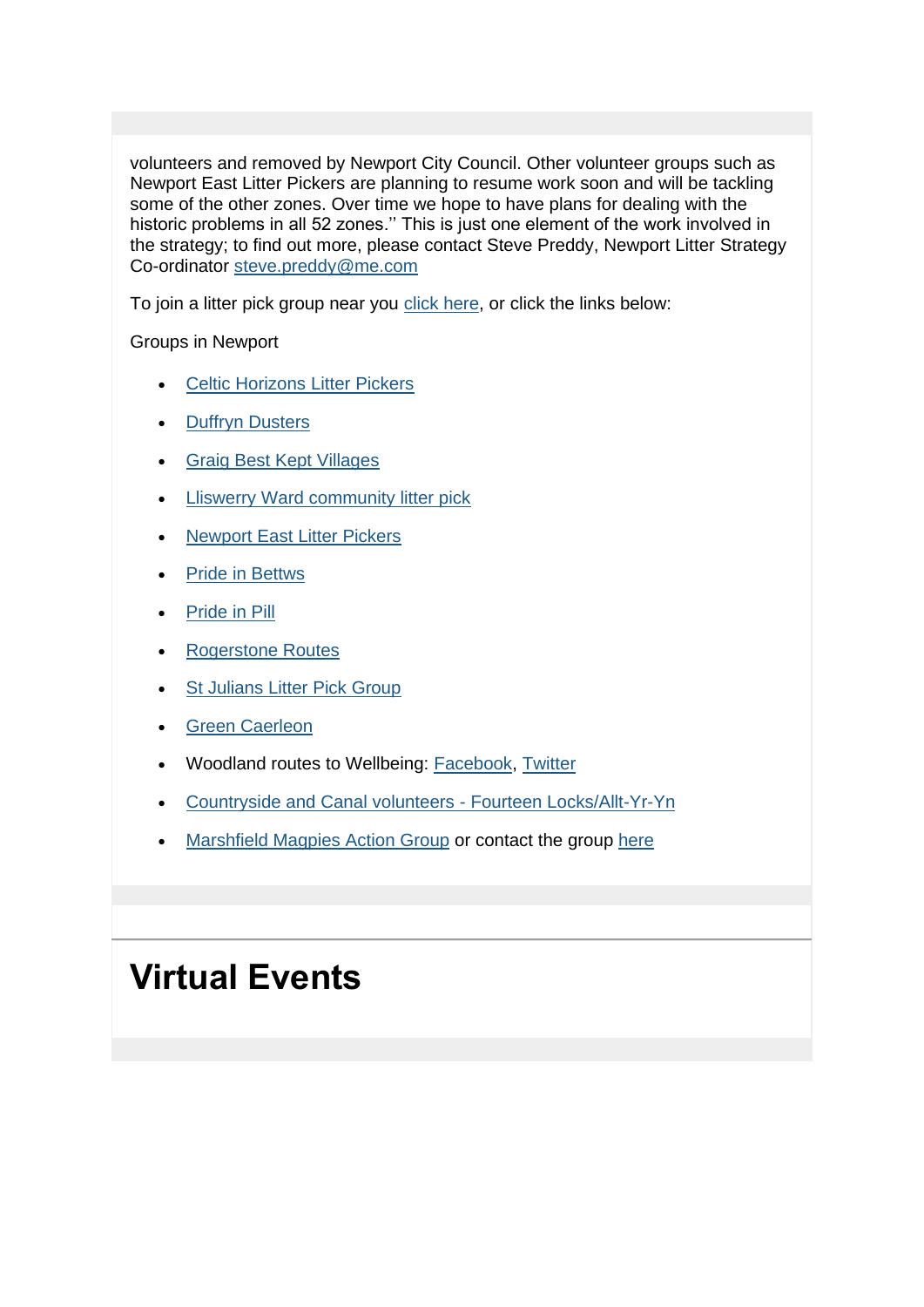#### **Living Levels virtual events – May 2021**

#### **The 'Mega' Tides of the Severn Estuary**

The Severn Estuary experiences the second highest tides on the planet!

Thursday, 20 May

19:00 - 20:00

#### **[BOOK HERE](https://lnks.gd/l/eyJhbGciOiJIUzI1NiJ9.eyJidWxsZXRpbl9saW5rX2lkIjoxMjEsInVyaSI6ImJwMjpjbGljayIsImJ1bGxldGluX2lkIjoiMjAyMTA1MTguNDA2MzA0MDEiLCJ1cmwiOiJodHRwczovL2JpdC5seS8zMlIxWUpUP3V0bV9tZWRpdW09ZW1haWwmdXRtX3NvdXJjZT1nb3ZkZWxpdmVyeSJ9.95yraSsAPJcdeTywj-6cjdxEjfequfkci8DRX659bZ0/s/1296261428/br/106512169032-l)**



#### **Little Flanders beyond Wales; Whitson as a planned settlement on the Levels**

The Gwent Levels bare striking comparisons with the Low Countries but is there are stronger connection?

Wednesday, 26 May

19:00 - 20:00

#### **[BOOK HERE](https://lnks.gd/l/eyJhbGciOiJIUzI1NiJ9.eyJidWxsZXRpbl9saW5rX2lkIjoxMjIsInVyaSI6ImJwMjpjbGljayIsImJ1bGxldGluX2lkIjoiMjAyMTA1MTguNDA2MzA0MDEiLCJ1cmwiOiJodHRwczovL2JpdC5seS8zdkE4WVliP3V0bV9tZWRpdW09ZW1haWwmdXRtX3NvdXJjZT1nb3ZkZWxpdmVyeSJ9._s25i9a_ztyGuYpDev5BI2H22A7Nz24lAaR5dcPRvHo/s/1296261428/br/106512169032-l)**

*Photo Credit: Chris Harris/Living Levels Partnership*



#### **Coed Lleol online nature sessions**

Coed Lleol are continuing to help people across Wales improve their wellbeing by connecting to nature. Just head to their [website](https://lnks.gd/l/eyJhbGciOiJIUzI1NiJ9.eyJidWxsZXRpbl9saW5rX2lkIjoxMjMsInVyaSI6ImJwMjpjbGljayIsImJ1bGxldGluX2lkIjoiMjAyMTA1MTguNDA2MzA0MDEiLCJ1cmwiOiJodHRwczovL3d3dy5zbWFsbHdvb2RzLm9yZy51ay9lbi9jb2VkbGxlb2wvYWR2aWNlLWFuZC1pbmZvL2NvdmlkMTkvb25saW5lLW5hdHVyZS1zZXNzaW9ucy8_dXRtX21lZGl1bT1lbWFpbCZ1dG1fc291cmNlPWdvdmRlbGl2ZXJ5In0.T9K4TYKEIuTjVtOpSpX32wrBRSjVjhEn3WD4ohB3vEs/s/1296261428/br/106512169032-l) to explore the topics and sign up!

**Mondays –** *Nature Watch*

**Tuesdays –** *Foraging & Nutrition*

**Fridays –** *Mindfulness*

#### **Llais Y Goedwig community woodland virtual events**

Llais Y Goedwig also have a full calendar of [online events,](https://lnks.gd/l/eyJhbGciOiJIUzI1NiJ9.eyJidWxsZXRpbl9saW5rX2lkIjoxMjQsInVyaSI6ImJwMjpjbGljayIsImJ1bGxldGluX2lkIjoiMjAyMTA1MTguNDA2MzA0MDEiLCJ1cmwiOiJodHRwczovL2xsYWlzeWdvZWR3aWcub3JnLnVrL25ld3MtZXZlbnRzL2NvbW11bml0eS13b29kbGFuZC1ldmVudHMvP3V0bV9tZWRpdW09ZW1haWwmdXRtX3NvdXJjZT1nb3ZkZWxpdmVyeSJ9.FqMqiHRybsMDv_Q1g5IujMnYMGpcoiwCXD3oK-WvgtM/s/1296261428/br/106512169032-l) covering topics around Health & Wellbeing with Community Woodlands to Engaging Young People, take a look at their website or get in touch with the team on: [booking@llaisygoedwig.org.uk](mailto:booking@llaisygoedwig.org.uk)

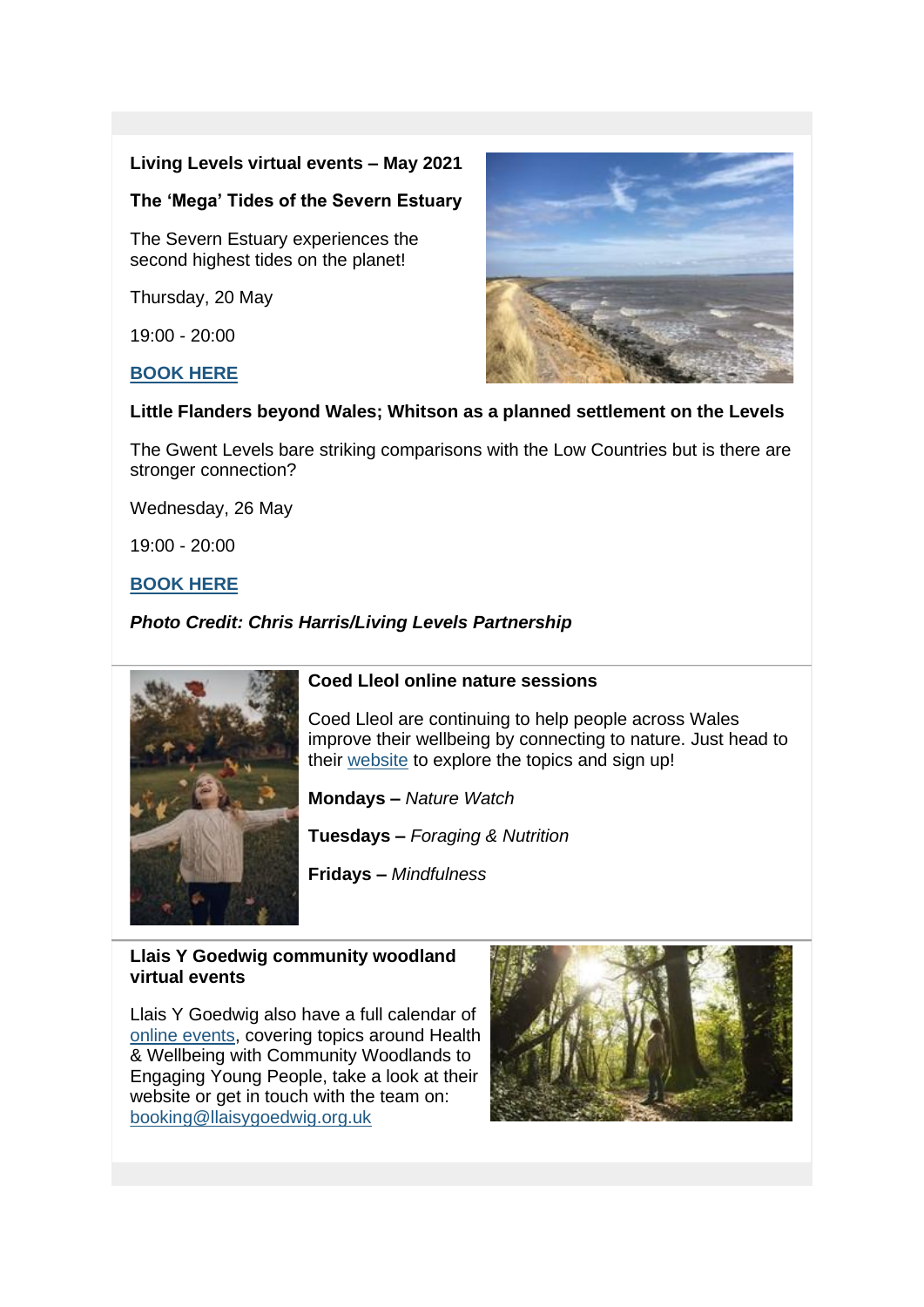## **Green Infrastructure Map of Newport**



I'm excited to share with you that we now have a multi layered map showing us Newport's accessible green spaces, woodland, parks, nature reserves, conservation areas, green verges, and blue spaces, reens, rivers, and wetlands. It also includes air quality data, Welsh Index of Multiple Deprivation (WIMD) data, greenspace contribution to flood risk management, and general level of vegetation and habitat in gardens.

One Newport PSB partners have worked with [Environment Systems](https://lnks.gd/l/eyJhbGciOiJIUzI1NiJ9.eyJidWxsZXRpbl9saW5rX2lkIjoxMjUsInVyaSI6ImJwMjpjbGljayIsImJ1bGxldGluX2lkIjoiMjAyMTA1MTguNDA2MzA0MDEiLCJ1cmwiOiJodHRwczovL3d3dy5lbnZzeXMuY28udWsvP3V0bV9tZWRpdW09ZW1haWwmdXRtX3NvdXJjZT1nb3ZkZWxpdmVyeSJ9.AEXlpyTNBmgHee0CqRa5pzToLH6WOU1BWHzQh0qt9bs/s/1296261428/br/106512169032-l) to gather this information on green and blue space across Newport, with the aim of using it to help inform planning decisions, protect greenspace by demonstrating its value, contribute to the Replacement Local Development Plan, contribute to a Green Infrastructure Assessment, inform greenspace management practices such as possible changes to mowing regimes, help create green corridors and connect green spaces, and help us focus our efforts on increasing and enhancing quality green space for those who need it most.

We are working on making this information widely available either with an app or online portal, and offline resources, so the people of Newport can find out what's on their doorstep, where to visit for their health and wellbeing, and to encourage habitat creation and more planting in their own gardens.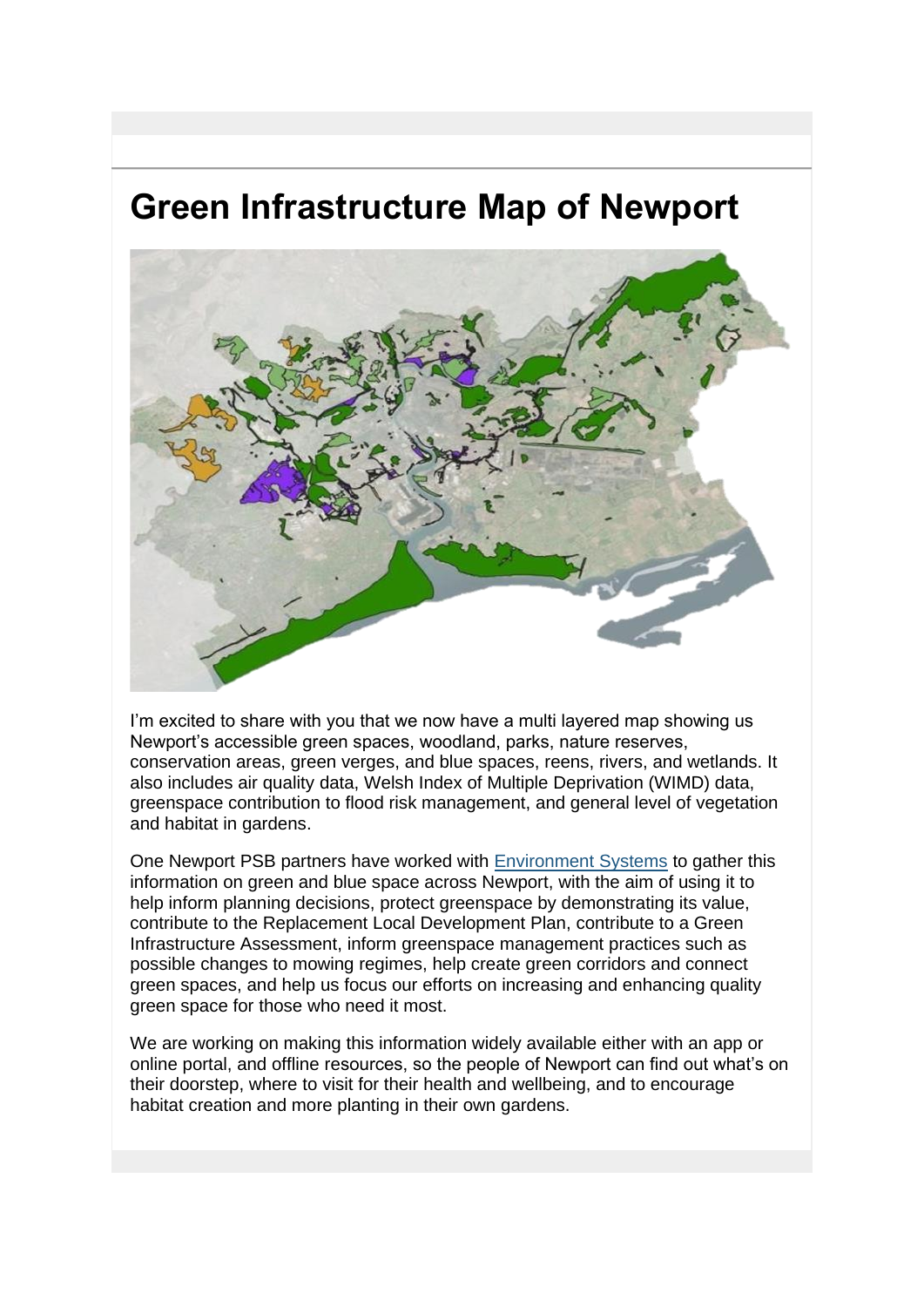#### **Safety and green spaces data dashboard**

We also now have a map of fly tipping, anti-social behaviour incidents, and deliberate fire setting in green spaces. This will be updated quarterly, and used by Newport City Council, Natural Resources Wales, Gwent Police, South Wales Fire and Rescue Service and Fly Tipping Action Wales; who are working in partnership to get a better picture of the current situation and focusing efforts to make greenspace safe and accessible for all.

## **Green Recovery**



*Photo Credit: Chris Harris/Living Levels Partnership*

#### **Public Health Wales – Green Opportunities**

Here is the [spring 2021 edition of 'Green Opportunities'](https://lnks.gd/l/eyJhbGciOiJIUzI1NiJ9.eyJidWxsZXRpbl9saW5rX2lkIjoxMjYsInVyaSI6ImJwMjpjbGljayIsImJ1bGxldGluX2lkIjoiMjAyMTA1MTguNDA2MzA0MDEiLCJ1cmwiOiJodHRwczovL3Bod3dob2NjLmNvLnVrL3Jlc291cmNlcy9ncmVlbi1vcHBvcnR1bml0aWVzLXNwcmluZy0yMDIxLz91dG1fbWVkaXVtPWVtYWlsJnV0bV9zb3VyY2U9Z292ZGVsaXZlcnkifQ.z2d7-ZxRucxJNY_IPQS-DTpW_4fvDPgZFybHesQQN4k/s/1296261428/br/106512169032-l) from Public Health Wales' Health & Sustainability Hub. Providing the latest insight, best practice and learning to inform Wales' green recovery from COVID-19, the quarterly updates aim to provide inspiration on a range of sustainable opportunities to contribute towards a healthy, fair and sustainable future for Wales. This edition focuses on energy and air pollution.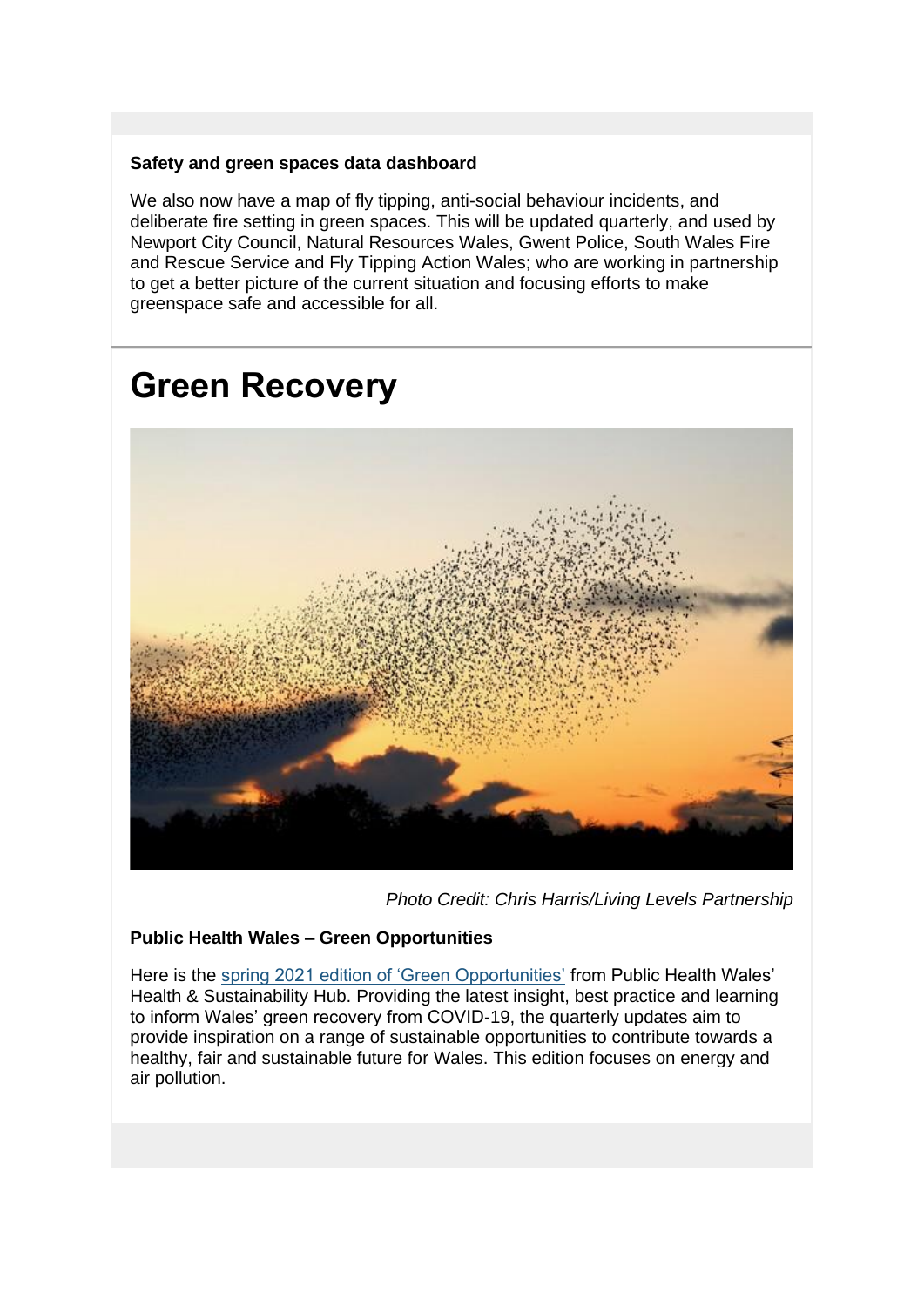## **Launch of State of Natural Resources Report 2020 (SoNaRR2020)**



Back in December last year, NRW released Part One of the State of Natural Resources Report 2020 (SoNaRR2020), showing pressures, impacts and opportunities for action. Now, Part Two of SoNaRR2020 and the full ecosystem and crosscutting theme assessments, has also been published.

- [SoNaRR2020 Executive Summary](https://lnks.gd/l/eyJhbGciOiJIUzI1NiJ9.eyJidWxsZXRpbl9saW5rX2lkIjoxMjcsInVyaSI6ImJwMjpjbGljayIsImJ1bGxldGluX2lkIjoiMjAyMTA1MTguNDA2MzA0MDEiLCJ1cmwiOiJodHRwczovL2Nkbi5jeWZvZXRobmF0dXJpb2wuY3ltcnUvbWVkaWEvNjkzMjA5L3NvbmFycjIwMjAtZXhlY3V0aXZlLXN1bW1hcnkucGRmP3V0bV9tZWRpdW09ZW1haWwmdXRtX3NvdXJjZT1nb3ZkZWxpdmVyeSJ9.0YnTF28czF3aH6nTeXdxB_HWY6UOshMsU6SLVUEBFWU/s/1296261428/br/106512169032-l)
- The more detailed [Natural Resource Registers](https://lnks.gd/l/eyJhbGciOiJIUzI1NiJ9.eyJidWxsZXRpbl9saW5rX2lkIjoxMjgsInVyaSI6ImJwMjpjbGljayIsImJ1bGxldGluX2lkIjoiMjAyMTA1MTguNDA2MzA0MDEiLCJ1cmwiOiJodHRwczovL25hdHVyYWxyZXNvdXJjZXMud2FsZXMvZXZpZGVuY2UtYW5kLWRhdGEvcmVzZWFyY2gtYW5kLXJlcG9ydHMvc3RhdGUtb2YtbmF0dXJhbC1yZXNvdXJjZXMtcmVwb3J0LXNvbmFyci1mb3Itd2FsZXMtMjAyMC9zb25hcnIyMDIwLW91ci1hc3Nlc3NtZW50L3NvbmFyci0yMDIwLW5hdHVyYWwtcmVzb3VyY2VzLXJlZ2lzdGVycy8_bGFuZz1lbiZ1dG1fbWVkaXVtPWVtYWlsJnV0bV9zb3VyY2U9Z292ZGVsaXZlcnkifQ.5GHcGlRjEfYV4YI-Gvk6W57dE5_0KO6lttDHnLOCr-Q/s/1296261428/br/106512169032-l) with handy interactive infographics

Together, the [SoNaRR2020](https://lnks.gd/l/eyJhbGciOiJIUzI1NiJ9.eyJidWxsZXRpbl9saW5rX2lkIjoxMjksInVyaSI6ImJwMjpjbGljayIsImJ1bGxldGluX2lkIjoiMjAyMTA1MTguNDA2MzA0MDEiLCJ1cmwiOiJodHRwczovL25hdHVyYWxyZXNvdXJjZXMud2FsZXMvZXZpZGVuY2UtYW5kLWRhdGEvcmVzZWFyY2gtYW5kLXJlcG9ydHMvc3RhdGUtb2YtbmF0dXJhbC1yZXNvdXJjZXMtcmVwb3J0LXNvbmFyci1mb3Itd2FsZXMtMjAyMC8_bGFuZz1lbiZ1dG1fbWVkaXVtPWVtYWlsJnV0bV9zb3VyY2U9Z292ZGVsaXZlcnkifQ.NB9snoJl1hL1npAoXBiK6cXhtlmz6iVvVGXNJyYkdJg/s/1296261428/br/106512169032-l) reports make up an important evidence base for Welsh Ministers, public sector organisations and local authorities to use in producing policy, making informed planning decisions and writing management plans. It's also freely accessible to all individuals and organisations, as we all play a role in achieving Sustainable Management of Natural Resources (SMNR) in Wales.

The key recommendation from SoNaRR2020 is that we need to "*take action for people and our planet*", and consider the ecosystem (management of natural resources), economic (incentives and regulation) and social (social systems, values and behaviour) in "*transformation of our food, energy and transport systems".*

### **New Planning Policy Wales – Green spaces, health and wellbeing**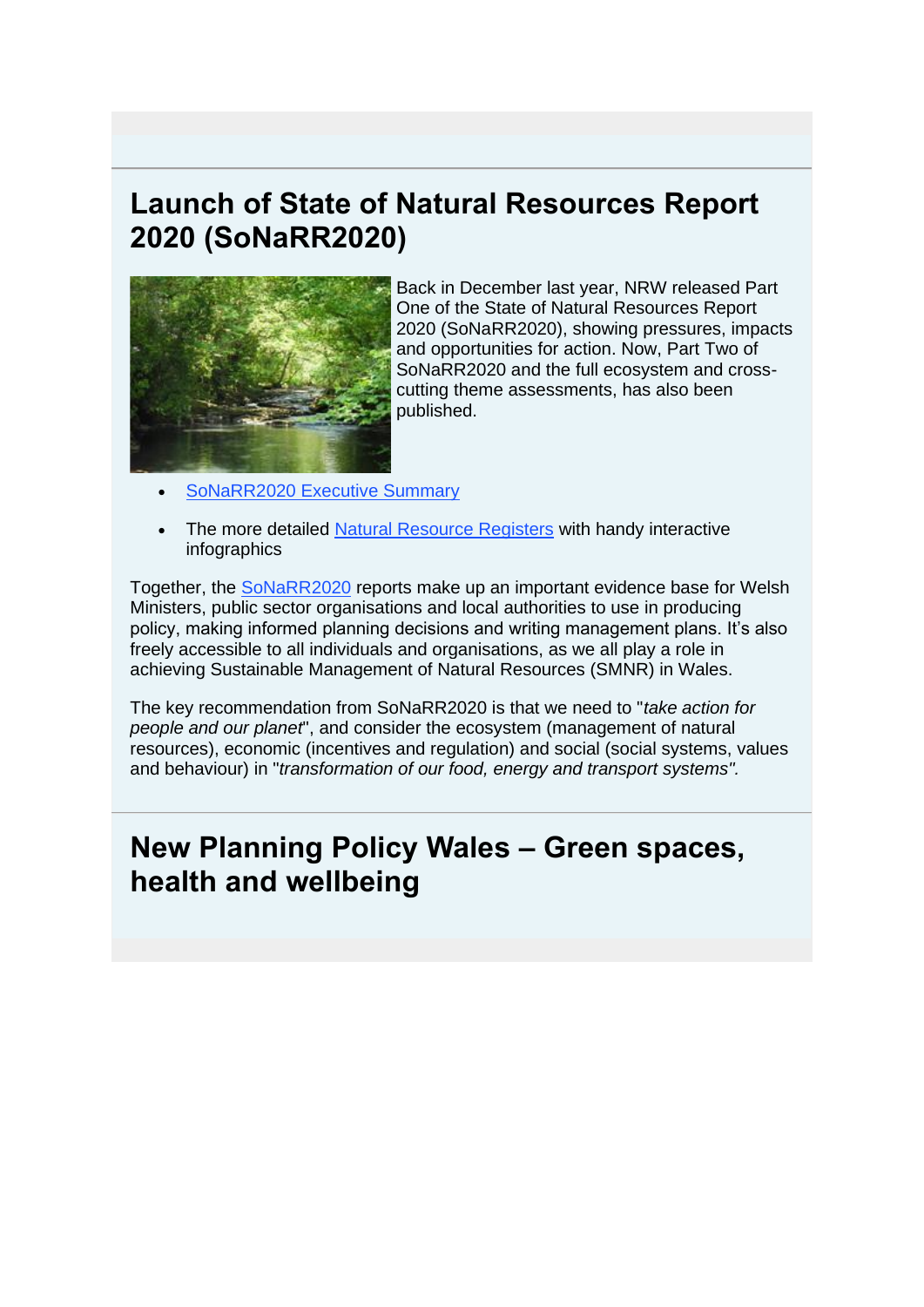This February, Welsh Government (WG) published [Edition 11 of Planning Policy](https://lnks.gd/l/eyJhbGciOiJIUzI1NiJ9.eyJidWxsZXRpbl9saW5rX2lkIjoxMzAsInVyaSI6ImJwMjpjbGljayIsImJ1bGxldGluX2lkIjoiMjAyMTA1MTguNDA2MzA0MDEiLCJ1cmwiOiJodHRwczovL2dvdi53YWxlcy9zaXRlcy9kZWZhdWx0L2ZpbGVzL3B1YmxpY2F0aW9ucy8yMDIxLTAyL3BsYW5uaW5nLXBvbGljeS13YWxlcy1lZGl0aW9uLTExXzAucGRmP3V0bV9tZWRpdW09ZW1haWwmdXRtX3NvdXJjZT1nb3ZkZWxpdmVyeSJ9.OhqUoZDjWyZQKZ8vyl4PBFDamt3MFnRrR37vauiD8BQ/s/1296261428/br/106512169032-l)  [Wales.](https://lnks.gd/l/eyJhbGciOiJIUzI1NiJ9.eyJidWxsZXRpbl9saW5rX2lkIjoxMzAsInVyaSI6ImJwMjpjbGljayIsImJ1bGxldGluX2lkIjoiMjAyMTA1MTguNDA2MzA0MDEiLCJ1cmwiOiJodHRwczovL2dvdi53YWxlcy9zaXRlcy9kZWZhdWx0L2ZpbGVzL3B1YmxpY2F0aW9ucy8yMDIxLTAyL3BsYW5uaW5nLXBvbGljeS13YWxlcy1lZGl0aW9uLTExXzAucGRmP3V0bV9tZWRpdW09ZW1haWwmdXRtX3NvdXJjZT1nb3ZkZWxpdmVyeSJ9.OhqUoZDjWyZQKZ8vyl4PBFDamt3MFnRrR37vauiD8BQ/s/1296261428/br/106512169032-l) It's positive to see that this edition contains strong messages about drawing public health into planning, achieving well-being through placemaking, and creating:

"*sustainable places which are attractive, sociable, accessible, active, secure, welcoming, healthy and friendly".*



The national sustainable placemaking outcomes and their relationship to Planning Policy Wales Themes and Well-being Goals, paint an excellent picture of how WG sees the 'on-the-ground' expression of this.

Below are just a few which relate to Green and Safe spaces. A Sustainable Place has…

- Resilient biodiversity and ecosystems
- Integrated green infrastructure
- Is resilient to climate change
- Accessible and high quality green space
- Accessible by means of active travel and public transport, and not car dependent
- Minimises the need to travel and provides equality of access
- Feels safe and inclusive, supporting a diverse population
- Promotes physical and mental health and well-being

### **Training and Resources**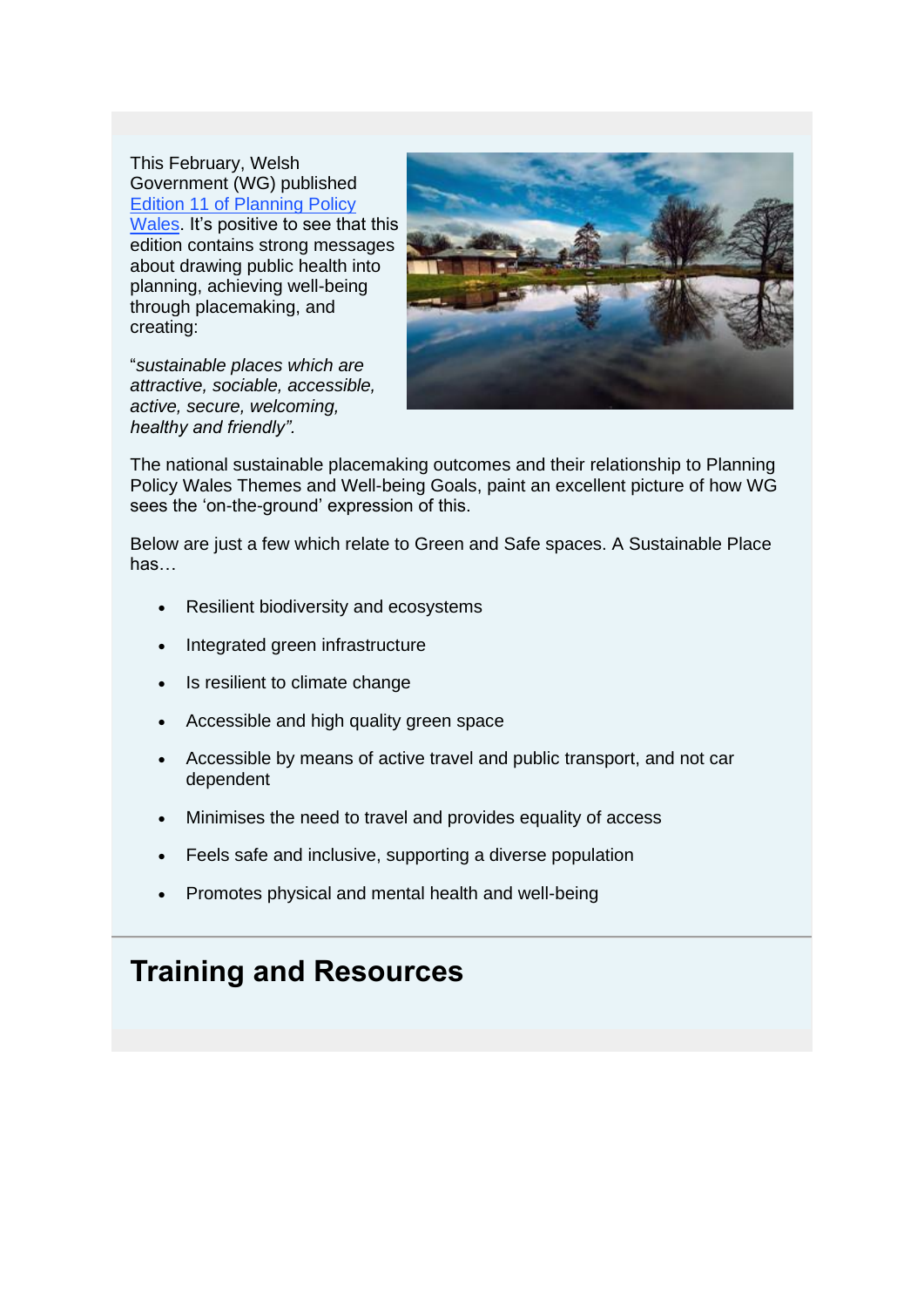

- Natural Resources Wales has a whole host of exciting learning resources and [upcoming training courses](https://lnks.gd/l/eyJhbGciOiJIUzI1NiJ9.eyJidWxsZXRpbl9saW5rX2lkIjoxMzEsInVyaSI6ImJwMjpjbGljayIsImJ1bGxldGluX2lkIjoiMjAyMTA1MTguNDA2MzA0MDEiLCJ1cmwiOiJodHRwczovL3RvY3luLmN5bXJ1L2VuL29yZ2FuaXNhdGlvbi9jNGJjODIzNC03Y2VjLTQ3OGEtYjIwMC1iOTIyMzNmZmIyMzk_dXRtX21lZGl1bT1lbWFpbCZ1dG1fc291cmNlPWdvdmRlbGl2ZXJ5In0.s_0QlkwZ6hMm81Zdc3cFvcGM_vKVDzoOi1noPw13uzw/s/1296261428/br/106512169032-l) for outdoor educators on topics such as 'Naturally Happy and Healthy!', 'Early Years in the Outdoors' and 'Treemendous Trees & Wonderful Woodlands'. Please explore the pages linked to above, and [get in touch with the education team](mailto:education@naturalresourceswales.gov.uk) for more information.
- [Trees for Cities](https://lnks.gd/l/eyJhbGciOiJIUzI1NiJ9.eyJidWxsZXRpbl9saW5rX2lkIjoxMzIsInVyaSI6ImJwMjpjbGljayIsImJ1bGxldGluX2lkIjoiMjAyMTA1MTguNDA2MzA0MDEiLCJ1cmwiOiJodHRwczovL3d3dy50cmVlc2ZvcmNpdGllcy5vcmcvb3VyLXdvcms_dXRtX21lZGl1bT1lbWFpbCZ1dG1fc291cmNlPWdvdmRlbGl2ZXJ5In0.2oh1XWzscA-qXkqOrvl4jAzSefXU-hfOUOt_fF9uDEM/s/1296261428/br/106512169032-l) offer a range of free resources and a [Wild Teaching Toolkit](https://lnks.gd/l/eyJhbGciOiJIUzI1NiJ9.eyJidWxsZXRpbl9saW5rX2lkIjoxMzMsInVyaSI6ImJwMjpjbGljayIsImJ1bGxldGluX2lkIjoiMjAyMTA1MTguNDA2MzA0MDEiLCJ1cmwiOiJodHRwczovL3d3dy50cmVlc2ZvcmNpdGllcy5vcmcvb3VyLXdvcmsvc2Nob29scy1wcm9ncmFtbWUvdHJlZS13b29kbGFuZC1uYXR1cmUtcmVzb3VyY2VzL3dpbGQtdGVhY2hpbmctdG9vbGtpdD91dG1fbWVkaXVtPWVtYWlsJnV0bV9zb3VyY2U9Z292ZGVsaXZlcnkifQ.YQ28UkHNSnDGeRGbukMgVM0u8_d_UiMnxOpeiDDfiT4/s/1296261428/br/106512169032-l) to encourage children's sensory engagement with nature and tree planting.
- [Living Levels offer learning resources](https://lnks.gd/l/eyJhbGciOiJIUzI1NiJ9.eyJidWxsZXRpbl9saW5rX2lkIjoxMzQsInVyaSI6ImJwMjpjbGljayIsImJ1bGxldGluX2lkIjoiMjAyMTA1MTguNDA2MzA0MDEiLCJ1cmwiOiJodHRwczovL3d3dy5saXZpbmdsZXZlbHMub3JnLnVrL2xlYXJuaW5nLXJlc291cmNlcz91dG1fbWVkaXVtPWVtYWlsJnV0bV9zb3VyY2U9Z292ZGVsaXZlcnkifQ.KFVHnsYvwQU2lvDNZcX2Z8sNIZ1mcS9CBB0ZnEFC7wk/s/1296261428/br/106512169032-l) specifically tailored to the history, culture and environment found in our unique Gwent Levels landscape.
- [Food for Life Get Togethers](https://lnks.gd/l/eyJhbGciOiJIUzI1NiJ9.eyJidWxsZXRpbl9saW5rX2lkIjoxMzUsInVyaSI6ImJwMjpjbGljayIsImJ1bGxldGluX2lkIjoiMjAyMTA1MTguNDA2MzA0MDEiLCJ1cmwiOiJodHRwczovL3d3dy5mZmxnZXR0b2dldGhlcnMub3JnLz91dG1fbWVkaXVtPWVtYWlsJnV0bV9zb3VyY2U9Z292ZGVsaXZlcnkifQ.BxxAXCJLwqmYuyu3H5s3X0sBUgsvOifY8eIfOovnPUU/s/1296261428/br/106512169032-l) are regular community activities that connect people from all ages and backgrounds through growing, cooking and eating good food. Visit the website to find out more, and check out the tools, materials, ideas, tips and advice on [growing,](https://lnks.gd/l/eyJhbGciOiJIUzI1NiJ9.eyJidWxsZXRpbl9saW5rX2lkIjoxMzYsInVyaSI6ImJwMjpjbGljayIsImJ1bGxldGluX2lkIjoiMjAyMTA1MTguNDA2MzA0MDEiLCJ1cmwiOiJodHRwczovL3d3dy5mZmxnZXR0b2dldGhlcnMub3JnL2dldC1pbnZvbHZlZC9yZXNvdXJjZXMvZ3Jvd2luZy8_dXRtX21lZGl1bT1lbWFpbCZ1dG1fc291cmNlPWdvdmRlbGl2ZXJ5In0.uZxaGyam7gcpum0HQ7ilryTL0jew7aWOTwqbO-Lxbcs/s/1296261428/br/106512169032-l) [cooking](https://lnks.gd/l/eyJhbGciOiJIUzI1NiJ9.eyJidWxsZXRpbl9saW5rX2lkIjoxMzcsInVyaSI6ImJwMjpjbGljayIsImJ1bGxldGluX2lkIjoiMjAyMTA1MTguNDA2MzA0MDEiLCJ1cmwiOiJodHRwczovL3d3dy5mZmxnZXR0b2dldGhlcnMub3JnL2dldC1pbnZvbHZlZC9yZXNvdXJjZXMvY29va2luZy8_dXRtX21lZGl1bT1lbWFpbCZ1dG1fc291cmNlPWdvdmRlbGl2ZXJ5In0.IsOxe94-RySPs0gwGihMBP3DCo1i_VWtX6pO0QOE1eo/s/1296261428/br/106512169032-l) and [food sharing](https://lnks.gd/l/eyJhbGciOiJIUzI1NiJ9.eyJidWxsZXRpbl9saW5rX2lkIjoxMzgsInVyaSI6ImJwMjpjbGljayIsImJ1bGxldGluX2lkIjoiMjAyMTA1MTguNDA2MzA0MDEiLCJ1cmwiOiJodHRwczovL3d3dy5mZmxnZXR0b2dldGhlcnMub3JnL2dldC1pbnZvbHZlZC9yZXNvdXJjZXMvc2hhcmluZy8_dXRtX21lZGl1bT1lbWFpbCZ1dG1fc291cmNlPWdvdmRlbGl2ZXJ5In0.JCUKh6NrpnO3NsS-lymI1OpMsQcq5BuZruwmhvIjwJg/s/1296261428/br/106512169032-l) activities once restrictions allow. In the meantime, [Plant and Share Month](https://lnks.gd/l/eyJhbGciOiJIUzI1NiJ9.eyJidWxsZXRpbl9saW5rX2lkIjoxMzksInVyaSI6ImJwMjpjbGljayIsImJ1bGxldGluX2lkIjoiMjAyMTA1MTguNDA2MzA0MDEiLCJ1cmwiOiJodHRwczovL3d3dy5mZmxnZXR0b2dldGhlcnMub3JnL291ci1ldmVudHMvcGxhbnQtYW5kLXNoYXJlLW1vbnRoLz91dG1fbWVkaXVtPWVtYWlsJnV0bV9zb3VyY2U9Z292ZGVsaXZlcnkifQ.D1aEs-kb-_zqFmKn2nMoNBW9KgU9OqRLLwk5Sc7Wt-4/s/1296261428/br/106512169032-l) is a celebration of growing your own, and from 19 April - 19 May, the nation are being encouraged to dig in and sow, grow and share veg with their communities.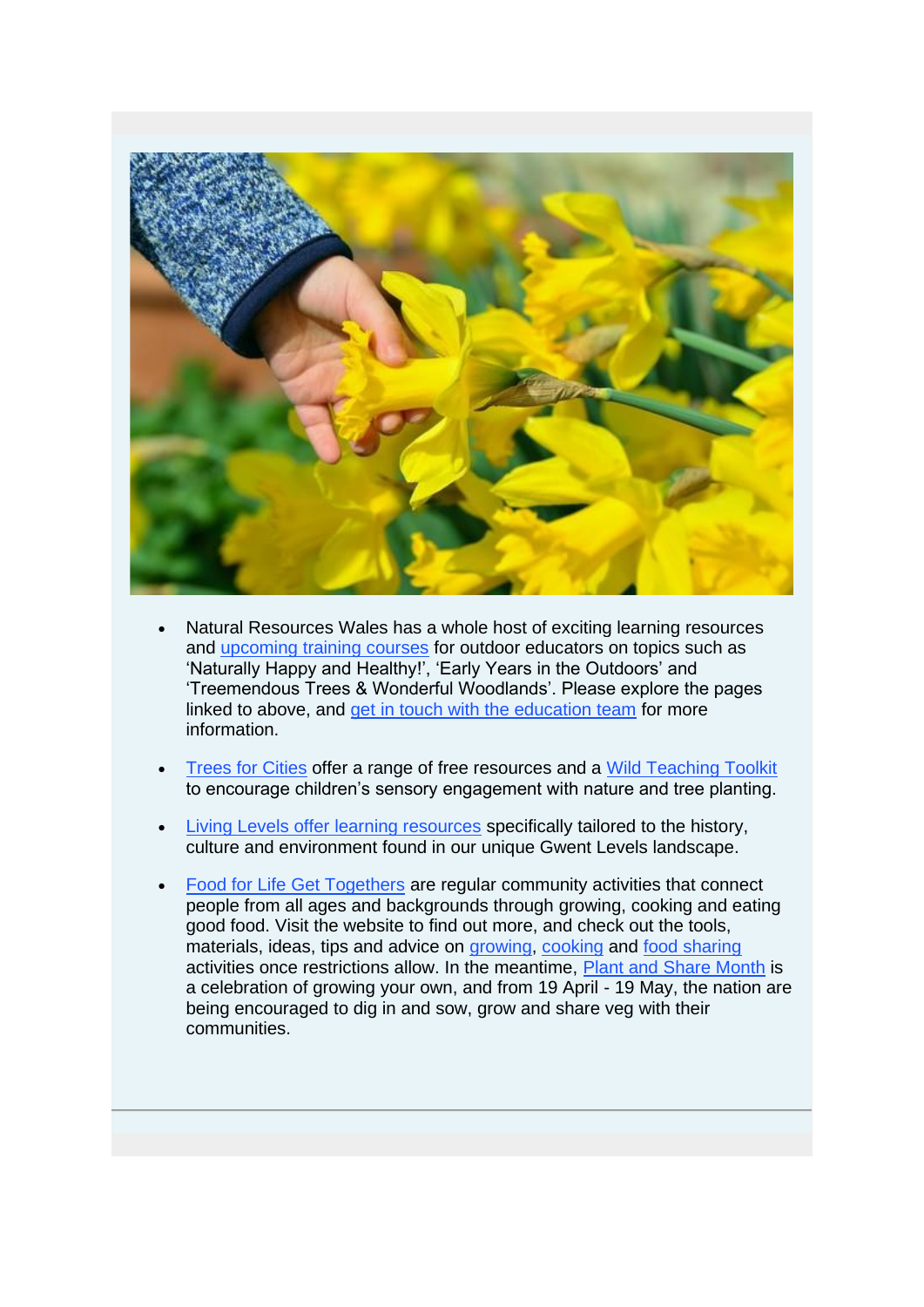## **Funding**



#### **Funding Wales**

[Funding Wales](https://lnks.gd/l/eyJhbGciOiJIUzI1NiJ9.eyJidWxsZXRpbl9saW5rX2lkIjoxNDAsInVyaSI6ImJwMjpjbGljayIsImJ1bGxldGluX2lkIjoiMjAyMTA1MTguNDA2MzA0MDEiLCJ1cmwiOiJodHRwczovL2Z1bmRpbmcuY3ltcnUvP3V0bV9tZWRpdW09ZW1haWwmdXRtX3NvdXJjZT1nb3ZkZWxpdmVyeSJ9.FsTOcOovC5tx8KAoQKoMTRlI7ELg3orxzsmxv1WOejQ/s/1296261428/br/106512169032-l) is a new funding search platform created by Third Sector Support Wales. You can search hundreds of grant and loan finance opportunities from local, national and international sources. From small grants to large capital projects, it can help you find the funding

you need.

Here are a few funding opportunities below.

#### **The National Lottery Heritage Fund**

- [Nature Networks Fund](https://lnks.gd/l/eyJhbGciOiJIUzI1NiJ9.eyJidWxsZXRpbl9saW5rX2lkIjoxNDEsInVyaSI6ImJwMjpjbGljayIsImJ1bGxldGluX2lkIjoiMjAyMTA1MTguNDA2MzA0MDEiLCJ1cmwiOiJodHRwczovL3d3dy5oZXJpdGFnZWZ1bmQub3JnLnVrL2Z1bmRpbmcvbmF0dXJlLW5ldHdvcmtzLWZ1bmQ_dXRtX21lZGl1bT1lbWFpbCZ1dG1fc291cmNlPWdvdmRlbGl2ZXJ5In0.vFWoCVd7pj31POBqolwVQo8TDlZ4FH1V1pwTXpB4Ej8/s/1296261428/br/106512169032-l) to strengthen the resilience of Wales' network of protected land and marine sites, supporting a green recovery for nature and communities. Grants available between £50,000 and £500,000. Applications for £50,000–£100,000 close midday on 24 May 2021.
- **[Local Places for Nature](https://lnks.gd/l/eyJhbGciOiJIUzI1NiJ9.eyJidWxsZXRpbl9saW5rX2lkIjoxNDIsInVyaSI6ImJwMjpjbGljayIsImJ1bGxldGluX2lkIjoiMjAyMTA1MTguNDA2MzA0MDEiLCJ1cmwiOiJodHRwczovL3d3dy5oZXJpdGFnZWZ1bmQub3JnLnVrL2Z1bmRpbmcvbG9jYWwtcGxhY2VzLW5hdHVyZT91dG1fbWVkaXVtPWVtYWlsJnV0bV9zb3VyY2U9Z292ZGVsaXZlcnkifQ.uEdYHZAyLKcwkB-8xcq4sXYf9KnVHyyVq5NMIgB32N8/s/1296261428/br/106512169032-l) to enable communities in Wales to restore and** enhance nature. Grants available of up to £250,000.
- [Community Woodlands](https://lnks.gd/l/eyJhbGciOiJIUzI1NiJ9.eyJidWxsZXRpbl9saW5rX2lkIjoxNDMsInVyaSI6ImJwMjpjbGljayIsImJ1bGxldGluX2lkIjoiMjAyMTA1MTguNDA2MzA0MDEiLCJ1cmwiOiJodHRwczovL3d3dy5oZXJpdGFnZWZ1bmQub3JnLnVrL2Z1bmRpbmcvY29tbXVuaXR5LXdvb2RsYW5kcz91dG1fbWVkaXVtPWVtYWlsJnV0bV9zb3VyY2U9Z292ZGVsaXZlcnkifQ.UwFf-uIFlSbX03PXWNh9GwVlgVpjWfywi1nIPLRZaLk/s/1296261428/br/106512169032-l) to restore, create, connect and manage woodlands in Wales. Grants available from £10,000-£250,000.

#### **Social Farms and Gardens - Children's Summer Activities Grant**

The charity Social Farms and Gardens, in partnership with the Hilden Charitable Fund, have made available [small grants to support summer activities](https://lnks.gd/l/eyJhbGciOiJIUzI1NiJ9.eyJidWxsZXRpbl9saW5rX2lkIjoxNDQsInVyaSI6ImJwMjpjbGljayIsImJ1bGxldGluX2lkIjoiMjAyMTA1MTguNDA2MzA0MDEiLCJ1cmwiOiJodHRwczovL3d3dy5mYXJtZ2FyZGVuLm9yZy51ay9qb2luLXVzL2NvbXBldGl0aW9ucy1hbmQtb3Bwb3J0dW5pdGllcy1vdXItbWVtYmVyc2hpcD91dG1fbWVkaXVtPWVtYWlsJnV0bV9zb3VyY2U9Z292ZGVsaXZlcnkifQ.DKj6C7uhdmhe6yf1PtUTnCa8bFbudQAaXPziJwotfco/s/1296261428/br/106512169032-l) (18 grants of £1,500) to help children from disadvantaged backgrounds connect with nature.

The fund is available to *members of Social Farms & Gardens members only*. Membership is free and open to any organisation delivering nature-based activities that improve people's lives. Grants must be spent by the end of August 2021. Applications close midday 24 May 2021. Check out the link above for all the details

## **Dates for your Diary**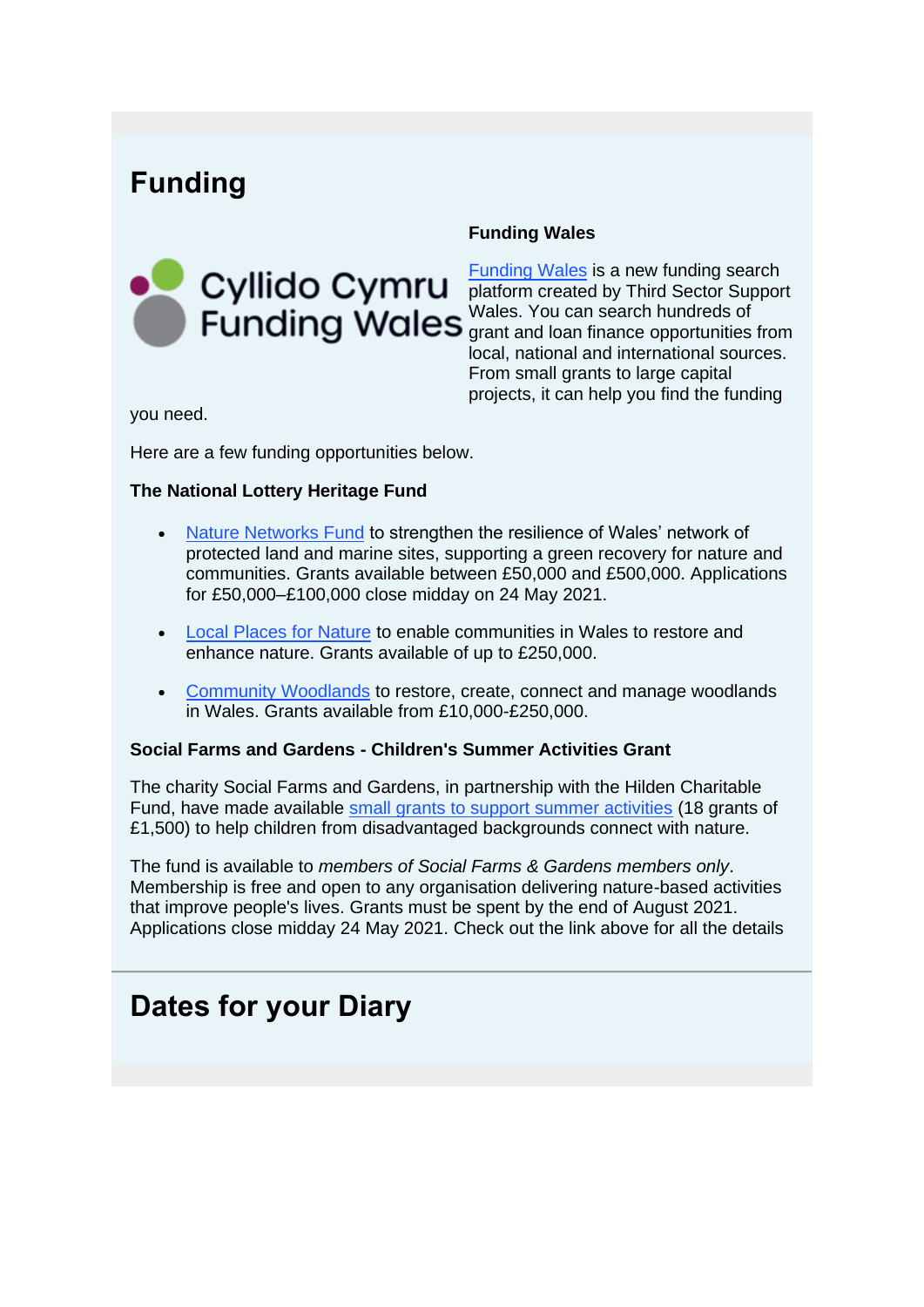

[Plant and Share Month](https://lnks.gd/l/eyJhbGciOiJIUzI1NiJ9.eyJidWxsZXRpbl9saW5rX2lkIjoxNDUsInVyaSI6ImJwMjpjbGljayIsImJ1bGxldGluX2lkIjoiMjAyMTA1MTguNDA2MzA0MDEiLCJ1cmwiOiJodHRwczovL3d3dy5mZmxnZXR0b2dldGhlcnMub3JnL291ci1ldmVudHMvcGxhbnQtYW5kLXNoYXJlLW1vbnRoLz91dG1fbWVkaXVtPWVtYWlsJnV0bV9zb3VyY2U9Z292ZGVsaXZlcnkifQ.UzRdoWyiaycTCl54UbuhAKPQ77itN-0PH7zQrYJTA_Q/s/1296261428/br/106512169032-l) (19 April - 19 May) [National Walking Month](https://lnks.gd/l/eyJhbGciOiJIUzI1NiJ9.eyJidWxsZXRpbl9saW5rX2lkIjoxNDYsInVyaSI6ImJwMjpjbGljayIsImJ1bGxldGluX2lkIjoiMjAyMTA1MTguNDA2MzA0MDEiLCJ1cmwiOiJodHRwczovL3d3dy5saXZpbmdzdHJlZXRzLm9yZy51ay9nZXQtaW52b2x2ZWQvY2FtcGFpZ24td2l0aC11cy9uYXRpb25hbC13YWxraW5nLW1vbnRoP3V0bV9tZWRpdW09ZW1haWwmdXRtX3NvdXJjZT1nb3ZkZWxpdmVyeSJ9.ApOpARRl4GSEvdILt3wHkHgxwqfrVgi-_9XqBXr5psw/s/1296261428/br/106512169032-l) (May) [No Mow May](https://lnks.gd/l/eyJhbGciOiJIUzI1NiJ9.eyJidWxsZXRpbl9saW5rX2lkIjoxNDcsInVyaSI6ImJwMjpjbGljayIsImJ1bGxldGluX2lkIjoiMjAyMTA1MTguNDA2MzA0MDEiLCJ1cmwiOiJodHRwczovL3d3dy5wbGFudGxpZmUub3JnLnVrL3VrL2Rpc2NvdmVyLXdpbGQtcGxhbnRzLW5hdHVyZS9uby1tb3ctbWF5P3V0bV9tZWRpdW09ZW1haWwmdXRtX3NvdXJjZT1nb3ZkZWxpdmVyeSJ9.uSJ-LxrHyPfydDZmtSNQkaYPfwW8Oxt6OiZJmvEVhDw/s/1296261428/br/106512169032-l) (May) [Mental Health Awareness Week](https://lnks.gd/l/eyJhbGciOiJIUzI1NiJ9.eyJidWxsZXRpbl9saW5rX2lkIjoxNDgsInVyaSI6ImJwMjpjbGljayIsImJ1bGxldGluX2lkIjoiMjAyMTA1MTguNDA2MzA0MDEiLCJ1cmwiOiJodHRwczovL3d3dy5tZW50YWxoZWFsdGgub3JnLnVrL2NhbXBhaWducy9tZW50YWwtaGVhbHRoLWF3YXJlbmVzcy13ZWVrP3V0bV9tZWRpdW09ZW1haWwmdXRtX3NvdXJjZT1nb3ZkZWxpdmVyeSJ9.f8qyQo6tDX0hoTCyhf8omkUDPlrvcPcPbNNt5Tr8jhE/s/1296261428/br/106512169032-l) – the theme this year is 'Nature' (10 – 16 May) [Outdoor Classroom Day](https://lnks.gd/l/eyJhbGciOiJIUzI1NiJ9.eyJidWxsZXRpbl9saW5rX2lkIjoxNDksInVyaSI6ImJwMjpjbGljayIsImJ1bGxldGluX2lkIjoiMjAyMTA1MTguNDA2MzA0MDEiLCJ1cmwiOiJodHRwczovL3d3dy5wbGF5d2FsZXMub3JnLnVrL2VuZy9ldmVudHMvNjQ3P3V0bV9tZWRpdW09ZW1haWwmdXRtX3NvdXJjZT1nb3ZkZWxpdmVyeSJ9.yGS3U8YPui4PMPPO9HVyBrQ0LgCKj6jQj8blPP-79QE/s/1296261428/br/106512169032-l) (20 May) [Spring Clean Cymru](https://lnks.gd/l/eyJhbGciOiJIUzI1NiJ9.eyJidWxsZXRpbl9saW5rX2lkIjoxNTAsInVyaSI6ImJwMjpjbGljayIsImJ1bGxldGluX2lkIjoiMjAyMTA1MTguNDA2MzA0MDEiLCJ1cmwiOiJodHRwczovL3d3dy5rZWVwd2FsZXN0aWR5LmN5bXJ1L3BhZ2VzL2NhdGVnb3J5L3NwcmluZy1jbGVhbi1jeW1ydT91dG1fbWVkaXVtPWVtYWlsJnV0bV9zb3VyY2U9Z292ZGVsaXZlcnkifQ.pPwxVpsEEaj63IahaX2kFQ_Dv6SBQ0yXK9_4JUgIgC8/s/1296261428/br/106512169032-l) - Keep Wales Tidy (28 May - 13 June) [Wales Nature Week](https://lnks.gd/l/eyJhbGciOiJIUzI1NiJ9.eyJidWxsZXRpbl9saW5rX2lkIjoxNTEsInVyaSI6ImJwMjpjbGljayIsImJ1bGxldGluX2lkIjoiMjAyMTA1MTguNDA2MzA0MDEiLCJ1cmwiOiJodHRwczovL3d3dy5iaW9kaXZlcnNpdHl3YWxlcy5vcmcudWsvV2FsZXMtTmF0dXJlLVdlZWs_dXRtX21lZGl1bT1lbWFpbCZ1dG1fc291cmNlPWdvdmRlbGl2ZXJ5In0.B0m1Z-m2Srqfx7r7jrr2GhXCiZL_jL_iihjqAZNFSts/s/1296261428/br/106512169032-l) (29 May - 6 June) [National Children's Gardening Week](https://lnks.gd/l/eyJhbGciOiJIUzI1NiJ9.eyJidWxsZXRpbl9saW5rX2lkIjoxNTIsInVyaSI6ImJwMjpjbGljayIsImJ1bGxldGluX2lkIjoiMjAyMTA1MTguNDA2MzA0MDEiLCJ1cmwiOiJodHRwczovL3d3dy5jaGlsZHJlbnNnYXJkZW5pbmd3ZWVrLmNvLnVrLz91dG1fbWVkaXVtPWVtYWlsJnV0bV9zb3VyY2U9Z292ZGVsaXZlcnkifQ.Qb_G8v5u-CzSULvqSwcDHD4xK9qgdcdXWFGPFrqH4ps/s/1296261428/br/106512169032-l) (29 May - 6 June) [Bike Week](https://lnks.gd/l/eyJhbGciOiJIUzI1NiJ9.eyJidWxsZXRpbl9saW5rX2lkIjoxNTMsInVyaSI6ImJwMjpjbGljayIsImJ1bGxldGluX2lkIjoiMjAyMTA1MTguNDA2MzA0MDEiLCJ1cmwiOiJodHRwczovL3d3dy5jeWNsaW5ndWsub3JnL2Jpa2V3ZWVrP3V0bV9tZWRpdW09ZW1haWwmdXRtX3NvdXJjZT1nb3ZkZWxpdmVyeSJ9.LMCFOuAZhvm3pB7LE78keBNVWsuIk08EZOq1TAsAhUU/s/1296261428/br/106512169032-l) (20 May - 5 June) [Have A Grow Day](https://lnks.gd/l/eyJhbGciOiJIUzI1NiJ9.eyJidWxsZXRpbl9saW5rX2lkIjoxNTQsInVyaSI6ImJwMjpjbGljayIsImJ1bGxldGluX2lkIjoiMjAyMTA1MTguNDA2MzA0MDEiLCJ1cmwiOiJodHRwczovL3d3dy5mYXJtZ2FyZGVuLm9yZy51ay9odHRwcyUzQS93d3cuZmFybWdhcmRlbi5vcmcudWsvb3VyLXdvcmsvdHJhaW5pbmctZXZlbnRzLXdvcmtzaG9wcy9oYXZlLWdyb3ctZGF5LTIwMjE_dXRtX21lZGl1bT1lbWFpbCZ1dG1fc291cmNlPWdvdmRlbGl2ZXJ5In0._okaNstNZ8yiEdnnUPRb-8Yckjecv8flKqYKONonLhc/s/1296261428/br/106512169032-l) (5 June) [World Environment Day](https://lnks.gd/l/eyJhbGciOiJIUzI1NiJ9.eyJidWxsZXRpbl9saW5rX2lkIjoxNTUsInVyaSI6ImJwMjpjbGljayIsImJ1bGxldGluX2lkIjoiMjAyMTA1MTguNDA2MzA0MDEiLCJ1cmwiOiJodHRwczovL3d3dy53b3JsZGVudmlyb25tZW50ZGF5Lmdsb2JhbC8_dXRtX21lZGl1bT1lbWFpbCZ1dG1fc291cmNlPWdvdmRlbGl2ZXJ5In0.E6RC4tEoXr3gvN8pf3ks5wohI3Cj-mkRkZiWmWzLj5E/s/1296261428/br/106512169032-l) (5 June) [National Growing for Wellbeing Week](https://lnks.gd/l/eyJhbGciOiJIUzI1NiJ9.eyJidWxsZXRpbl9saW5rX2lkIjoxNTYsInVyaSI6ImJwMjpjbGljayIsImJ1bGxldGluX2lkIjoiMjAyMTA1MTguNDA2MzA0MDEiLCJ1cmwiOiJodHRwczovL2xpZmVhdG5vMjcuY29tL25hdGlvbmFsLWdyb3dpbmctZm9yLXdlbGxiZWluZy13ZWVrLz91dG1fbWVkaXVtPWVtYWlsJnV0bV9zb3VyY2U9Z292ZGVsaXZlcnkifQ.m3wlbvddwEQ-GH9jqisN_1rn59-4IK49CCQBCcCrLJ8/s/1296261428/br/106512169032-l) (7 - 13 June) [Clean Air Day](https://lnks.gd/l/eyJhbGciOiJIUzI1NiJ9.eyJidWxsZXRpbl9saW5rX2lkIjoxNTcsInVyaSI6ImJwMjpjbGljayIsImJ1bGxldGluX2lkIjoiMjAyMTA1MTguNDA2MzA0MDEiLCJ1cmwiOiJodHRwczovL3d3dy5jbGVhbmFpcmRheS5vcmcudWsvP3V0bV9tZWRpdW09ZW1haWwmdXRtX3NvdXJjZT1nb3ZkZWxpdmVyeSJ9._jmWfWoJvnyLefCmQcUmB3-BK37f7rdlsCPjErQhRJk/s/1296261428/br/106512169032-l) (17 June)